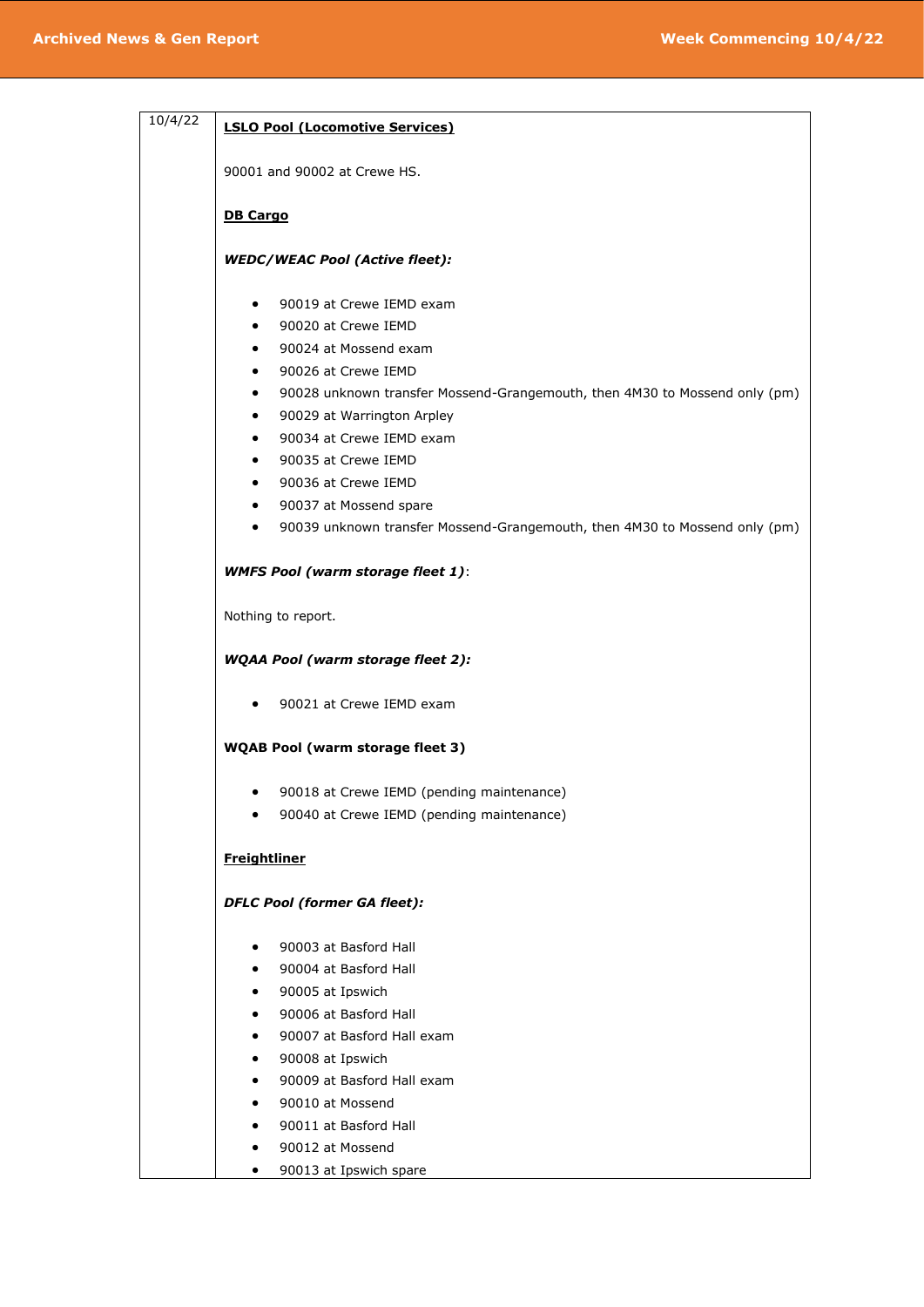|         | 90014 at Basford Hall<br>$\bullet$                                      |
|---------|-------------------------------------------------------------------------|
|         | 90015 at Ipswich                                                        |
|         |                                                                         |
|         | <b>DFLC Pool (original FL fleet):</b>                                   |
|         | 90016 at Wembley stabled<br>$\bullet$                                   |
|         | 90041 at Mossend                                                        |
|         | 90042 at Mossend<br>$\bullet$ .                                         |
|         | 90043 at Basford Hall<br>$\bullet$                                      |
|         | 90044 at Basford Hall exam<br>$\bullet$                                 |
|         | 90045 at Basford Hall<br>$\bullet$                                      |
|         | 90046 at Mossend<br>$\bullet$                                           |
|         | 90047 at Mossend<br>$\bullet$                                           |
|         | 90048 at Wembley stabled<br>$\bullet$                                   |
|         | 90049 at Basford Hall exam<br>$\bullet$                                 |
| 11/4/22 |                                                                         |
|         | <b>LSLO Pool (Locomotive Services)</b>                                  |
|         | 90001 and 90002 at Crewe HS.                                            |
|         |                                                                         |
|         | <b>DB Cargo</b>                                                         |
|         |                                                                         |
|         | <b>WEDC/WEAC Pool (Active fleet):</b>                                   |
|         | 90019 at Crewe IEMD exam<br>٠                                           |
|         | 90020 worked 0M40 Crewe IEMD-Daventry, then 4S47 (pm)<br>$\bullet$      |
|         | 90024 at Mossend exam<br>$\bullet$                                      |
|         | 90026 at Crewe IEMD<br>$\bullet$                                        |
|         | 90028 unknown transfer Mossend-Grangemouth, then 4M30 (pm)<br>$\bullet$ |
|         | 90029 at Warrington Arpley<br>٠                                         |
|         | 90034 at Crewe IEMD exam<br>$\bullet$                                   |
|         | 90035 worked 0M40 Crewe IEMD-Daventry, then 4S47 (pm)                   |
|         | 90036 at Crewe IEMD                                                     |
|         | 90037 at Mossend spare<br>٠                                             |
|         | 90039 unknown transfer Mossend-Grangemouth, then 4M30 (pm)              |
|         | <b>WMFS Pool (warm storage fleet 1):</b>                                |
|         |                                                                         |
|         | Nothing to report.                                                      |
|         | <b>WQAA Pool (warm storage fleet 2):</b>                                |
|         | 90021 at Crewe IEMD exam                                                |
|         | <b>WQAB Pool (warm storage fleet 3)</b>                                 |
|         |                                                                         |
|         | 90018 at Crewe IEMD (pending maintenance)<br>$\bullet$                  |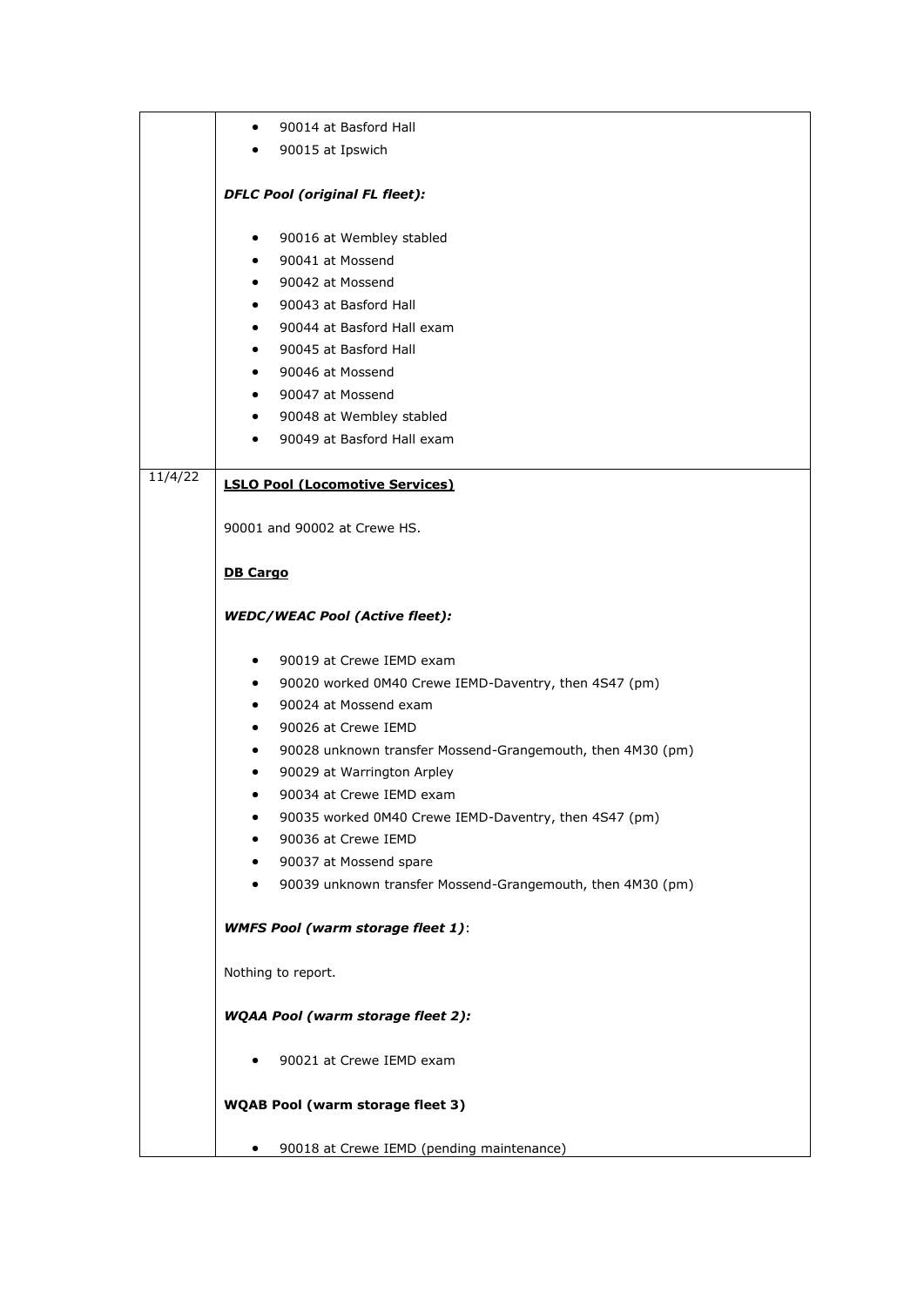|         | 90040 at Crewe IEMD (pending maintenance)<br>$\bullet$                     |  |
|---------|----------------------------------------------------------------------------|--|
|         | <b>Freightliner</b>                                                        |  |
|         |                                                                            |  |
|         | <b>DFLC Pool (former GA fleet):</b>                                        |  |
|         | 90003 unknown transfer Crewe-Garston, then 4L60 (pm)<br>$\bullet$          |  |
|         | 90004 unknown transfer Crewe-Garston, then 4L60 (pm)<br>$\bullet$          |  |
|         | 90005 worked 4M89 (pm)<br>$\bullet$                                        |  |
|         | 90006 at Basford Hall exam<br>$\bullet$                                    |  |
|         | 90007 at Basford Hall exam<br>$\bullet$                                    |  |
|         | 90008 unknown working Ipswich-Basford Hall (pm)<br>$\bullet$               |  |
|         | 90009 at Basford Hall exam<br>$\bullet$                                    |  |
|         | 90010 worked 4L81 (pm)<br>$\bullet$                                        |  |
|         | 90011 at Basford Hall<br>$\bullet$                                         |  |
|         | 90012 worked 4L81 (pm)<br>$\bullet$                                        |  |
|         | 90013 unknown working Ipswich-Basford Hall (pm)<br>$\bullet$               |  |
|         | 90014 at Basford Hall<br>$\bullet$                                         |  |
|         | 90015 worked 4M89 (pm)<br>$\bullet$                                        |  |
|         | <b>DFLC Pool (original FL fleet):</b>                                      |  |
|         | 90016 worked 4L91 Wembley-Ipswich (am), then 4S88 (pm)<br>٠                |  |
|         | 90041 worked 4S50 (am), then 4M80 (pm)<br>$\bullet$                        |  |
|         | 90042 worked 4M11 (pm)<br>$\bullet$                                        |  |
|         | 90043 at Basford Hall exam<br>$\bullet$                                    |  |
|         | 90044 at Basford Hall exam<br>$\bullet$                                    |  |
|         | 90045 worked 4L90 Basford Hall-Ipswich (pm)<br>$\bullet$                   |  |
|         | 90046 worked 4S50 (am), then 4M80 (pm)<br>$\bullet$                        |  |
|         | 90047 worked 4M11 (pm)<br>٠                                                |  |
|         | 90048 worked 4L91 Wembley-Ipswich (am), then 4S88 (pm)<br>٠                |  |
|         | 90049 at Crewe IEMD tyre turning                                           |  |
| 12/4/22 | <b>LSLO Pool (Locomotive Services)</b>                                     |  |
|         |                                                                            |  |
|         | 90001 and 90002 at Crewe HS.                                               |  |
|         | <b>DB Cargo</b>                                                            |  |
|         | <b>WEDC/WEAC Pool (Active fleet):</b>                                      |  |
|         | 90019 at Crewe IEMD<br>٠                                                   |  |
|         | 90020 unknown transfer Grangemouth-Mossend (am), no PM workings known<br>٠ |  |
|         | 90024 unknown transfer Mossend-Grangemouth, then 4M30 (pm)                 |  |
|         | 90026 at Crewe IEMD<br>٠                                                   |  |
|         | 90028 worked 4M30, 0M30 to Rugby (am), 0M31 to Daventry, 4S49 (pm)<br>٠    |  |
|         | 90029 unknown transfer working Warrington to Crewe IEMD<br>٠               |  |
|         | 90034 at Crewe IEMD<br>٠                                                   |  |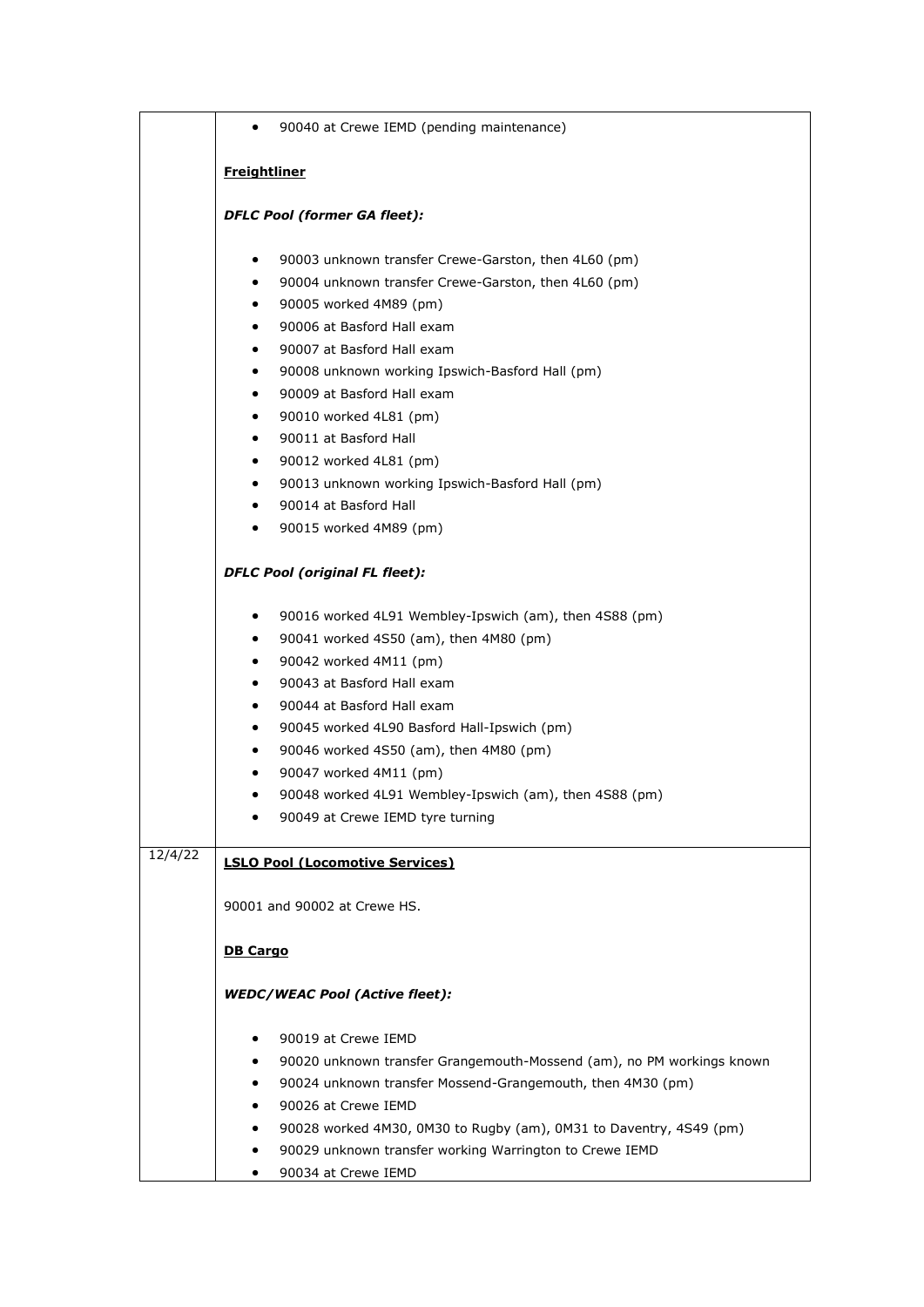| $\bullet$           | 90035 unknown transfer Grangemouth-Mossend (am), no PM workings known                                                   |
|---------------------|-------------------------------------------------------------------------------------------------------------------------|
| $\bullet$           | 90036 at Crewe IEMD                                                                                                     |
| $\bullet$           | 90037 unknown transfer Mossend-Grangemouth, then 4M30 (pm)                                                              |
| $\bullet$           | 90039 worked 4M30, 0M30 to Rugby (am), 0M31 to Daventry, 4S49 (pm)                                                      |
|                     | <b>WMFS Pool (warm storage fleet 1):</b>                                                                                |
|                     | Nothing to report.                                                                                                      |
|                     | <b>WQAA Pool (warm storage fleet 2):</b>                                                                                |
| $\bullet$           | 90021 at Crewe IEMD exam                                                                                                |
|                     | <b>WQAB Pool (warm storage fleet 3)</b>                                                                                 |
| $\bullet$           | 90018 at Crewe IEMD (pending maintenance)                                                                               |
| $\bullet$           | 90040 at Crewe IEMD (pending maintenance)                                                                               |
| <b>Freightliner</b> |                                                                                                                         |
|                     | <b>DFLC Pool (former GA fleet):</b>                                                                                     |
| $\bullet$           | 90003 worked 4M45 (am), no PM workings reported (pm)                                                                    |
| $\bullet$           | 90004 worked 4M45 (am), no PM workings reported (pm)                                                                    |
| $\bullet$           | 90005 worked 4L89 (am), no PM workings reported (pm)                                                                    |
| $\bullet$           | 90006 worked 4L91 (am), no PM workings reported (pm)                                                                    |
| $\bullet$           | 90007 at Basford Hall exam                                                                                              |
| $\bullet$           | 90008 at Basford Hall exam                                                                                              |
| ٠                   | 90009 at Basford Hall exam                                                                                              |
| $\bullet$           | 90010 worked 4S50 (am), no PM workings reported (pm)                                                                    |
| $\bullet$           | 90011 at Basford Hall exam                                                                                              |
|                     | 90012 worked 4S50 (am), no PM workings reported (pm)                                                                    |
|                     | 90013 worked 4L91 (am), no PM workings reported (pm)                                                                    |
| $\bullet$<br>٠      | 90014 worked 4L82 to Ipswich (am), no PM workings reported (pm)<br>90015 worked 4L89 (am), no PM workings reported (pm) |
|                     | <b>DFLC Pool (original FL fleet):</b>                                                                                   |
|                     |                                                                                                                         |
| $\bullet$           | 90016 worked 4S88 (am), no PM workings reported (pm)                                                                    |
| ٠                   | 90041 worked 4L82 to Ipswich (am), no PM workings reported (pm)                                                         |
| ٠                   | 90042 worked 4S83 (am), no PM workings reported (pm)                                                                    |
| ٠                   | 90043 at Basford Hall exam<br>90044 at Basford Hall exam                                                                |
| ٠                   |                                                                                                                         |
| ٠<br>٠              | 90045 at Ipswich spare<br>90046 at Basford Hall                                                                         |
| ٠                   | 90047 worked 4S83 (am), no PM workings reported (pm)                                                                    |
| ٠                   | 90048 worked 4S88 (am), no PM workings reported (pm)                                                                    |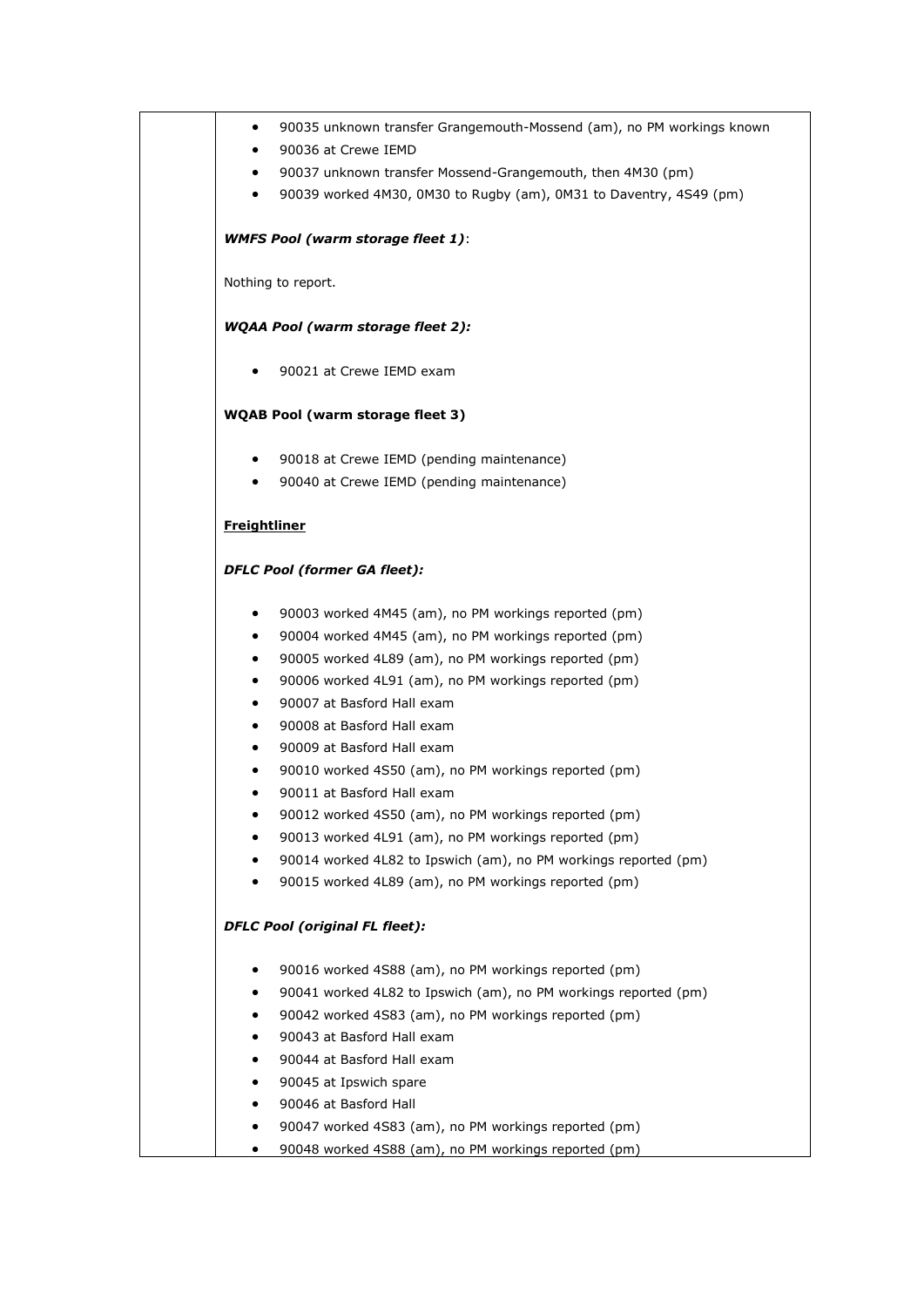|         | 90049 at Crewe IEMD tyre turning                                                                             |
|---------|--------------------------------------------------------------------------------------------------------------|
| 13/4/22 | <b>LSLO Pool (Locomotive Services)</b>                                                                       |
|         | 90001 and 90002 at Crewe HS.                                                                                 |
|         | <b>DB Cargo</b>                                                                                              |
|         | <b>WEDC/WEAC Pool (Active fleet):</b>                                                                        |
|         | 90019 at Crewe IEMD<br>$\bullet$                                                                             |
|         | ٠                                                                                                            |
|         | 90020 worked 4M25 (am), 4S47 (pm)<br>90024 worked 4M30, 0M30 to Rugby (am), 0M31 to Daventry, 4S49 (pm)<br>٠ |
|         | 90026 at Crewe IEMD<br>٠                                                                                     |
|         | 90028 unknown transfer Grangemouth-Mossend (am), 4N30, 4M30 (pm)<br>٠                                        |
|         | 90029 at Crewe IEMD exam<br>$\bullet$                                                                        |
|         | 90034 at Crewe IEMD<br>٠                                                                                     |
|         | 90035 worked 4M25 (am), 4S47 (pm)<br>٠                                                                       |
|         | 90036 at Crewe IEMD<br>٠                                                                                     |
|         | 90037 worked 4M30, 0M30 to Rugby (am), 0M31 to Daventry, 4S49 (pm)                                           |
|         | 90039 unknown transfer Grangemouth-Mossend (am), 4N30, 4M30 (pm)<br>$\bullet$                                |
|         | <b>WMFS Pool (warm storage fleet 1):</b>                                                                     |
|         | Nothing to report.                                                                                           |
|         | <b>WQAA Pool (warm storage fleet 2):</b>                                                                     |
|         | 90021 at Mossend (status Show)                                                                               |
|         | <b>WQAB Pool (warm storage fleet 3)</b>                                                                      |
|         | 90018 at Crewe IEMD (pending maintenance)                                                                    |
|         | 90040 at Crewe IEMD (pending maintenance)                                                                    |
|         | <b>Freightliner</b>                                                                                          |
|         | <b>DFLC Pool (former GA fleet):</b>                                                                          |
|         | 90003 worked 4M45 (am), then 4L60 (pm)<br>$\bullet$                                                          |
|         | 90004 worked 4M45 (am), then 4L60 (pm)<br>٠                                                                  |
|         | 90005 worked 4L89 (am), then 4M89 (pm)<br>٠                                                                  |
|         | 90006 worked 4L91 (am), then 4M87 to Basford Hall (pm)<br>٠                                                  |
|         | 90007 at Basford Hall exam                                                                                   |
|         | 90008 worked 4S50 (am), then 4M11 (pm)<br>٠                                                                  |
|         | 90009 at Basford Hall exam<br>٠                                                                              |
|         | 90010 worked 4S83 (am), then 4L81 (pm)<br>٠                                                                  |
|         | 90011 at Basford Hall exam<br>٠                                                                              |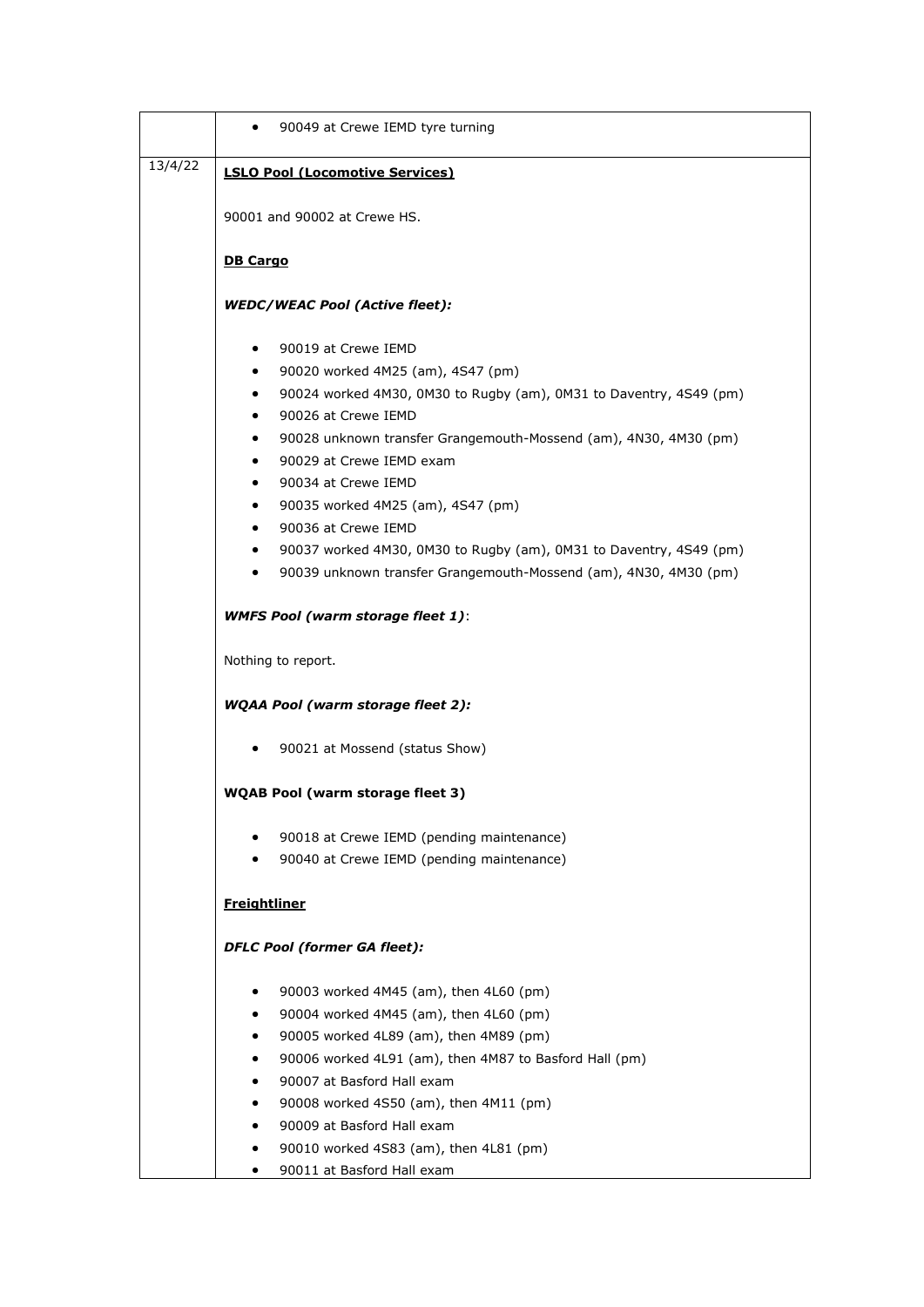|                    | 90012 worked 4S83 (am), then 4L81 (pm)<br>$\bullet$                     |
|--------------------|-------------------------------------------------------------------------|
|                    | 90013 worked 4L91 (am), then 4M87 (pm)<br>$\bullet$                     |
|                    | 90014 worked 4S88 (am), then 4M80 (pm)<br>٠                             |
|                    | 90015 worked 4L89 (am), then 4M89 (pm)<br>٠                             |
|                    |                                                                         |
|                    | <b>DFLC Pool (original FL fleet):</b>                                   |
|                    | 90016 at Ipswich with no prior workings known (am), then 4S88 (pm)<br>٠ |
|                    | 90041 worked 4S88 (am), then 4M80 (pm)<br>$\bullet$                     |
|                    | 90042 worked 4L95, 4M63 (am)<br>٠                                       |
|                    | 90043 at Basford Hall exam<br>٠                                         |
|                    | 90044 at Basford Hall exam<br>$\bullet$                                 |
|                    | 90045 worked 4M87 ex-Basford Hall (pm)<br>٠                             |
|                    | 90046 at Basford Hall<br>$\bullet$                                      |
|                    | 90047 worked 4L95, 4M63 (am)<br>٠                                       |
|                    | 90048 at Ipswich with no prior workings known (am), then 4S88 (pm)<br>٠ |
|                    | 90049 worked 4S50 (am), then 4M11 (pm)<br>$\bullet$                     |
| $\frac{1}{4}/4/22$ | <b>LSLO Pool (Locomotive Services)</b>                                  |
|                    |                                                                         |
|                    | 90001 and 90002 at Crewe HS.                                            |
|                    | <b>DB Cargo</b>                                                         |
|                    | <b>WEDC/WEAC Pool (Active fleet):</b>                                   |
|                    | 90019 at Crewe IEMD<br>$\bullet$                                        |
|                    | 90020 worked 4M25 (am), 4S47 (pm)<br>$\bullet$                          |
|                    | 90024 unknown transfer Grangemouth-Mossend (am), 4xxx, 4M30 (pm)<br>٠   |
|                    | 90026 at Crewe IEMD<br>٠                                                |
|                    | 90028 worked 4M30, 0M30 to Rugby (am), 0M31 to Daventry, 4S49 (pm)<br>٠ |
|                    | 90029 at Crewe IEMD exam                                                |
|                    | 90034 at Crewe IEMD                                                     |
|                    | 90035 worked 4M25 (am), 4S47 (pm)                                       |
|                    | 90036 at Crewe IEMD<br>$\bullet$                                        |
|                    | 90037 unknown transfer Grangemouth-Mossend (am), 4xxx, 4M30 (pm)<br>٠   |
|                    | 90039 worked 4M30, 0M30 to Rugby (am), 0M31 to Daventry, 4S49 (pm)<br>٠ |
|                    | <b>WMFS Pool (warm storage fleet 1):</b>                                |
|                    |                                                                         |
|                    | Nothing to report.                                                      |
|                    | <b>WQAA Pool (warm storage fleet 2):</b>                                |
|                    | 90021 at Mossend (status Show)                                          |
|                    | <b>WQAB Pool (warm storage fleet 3)</b>                                 |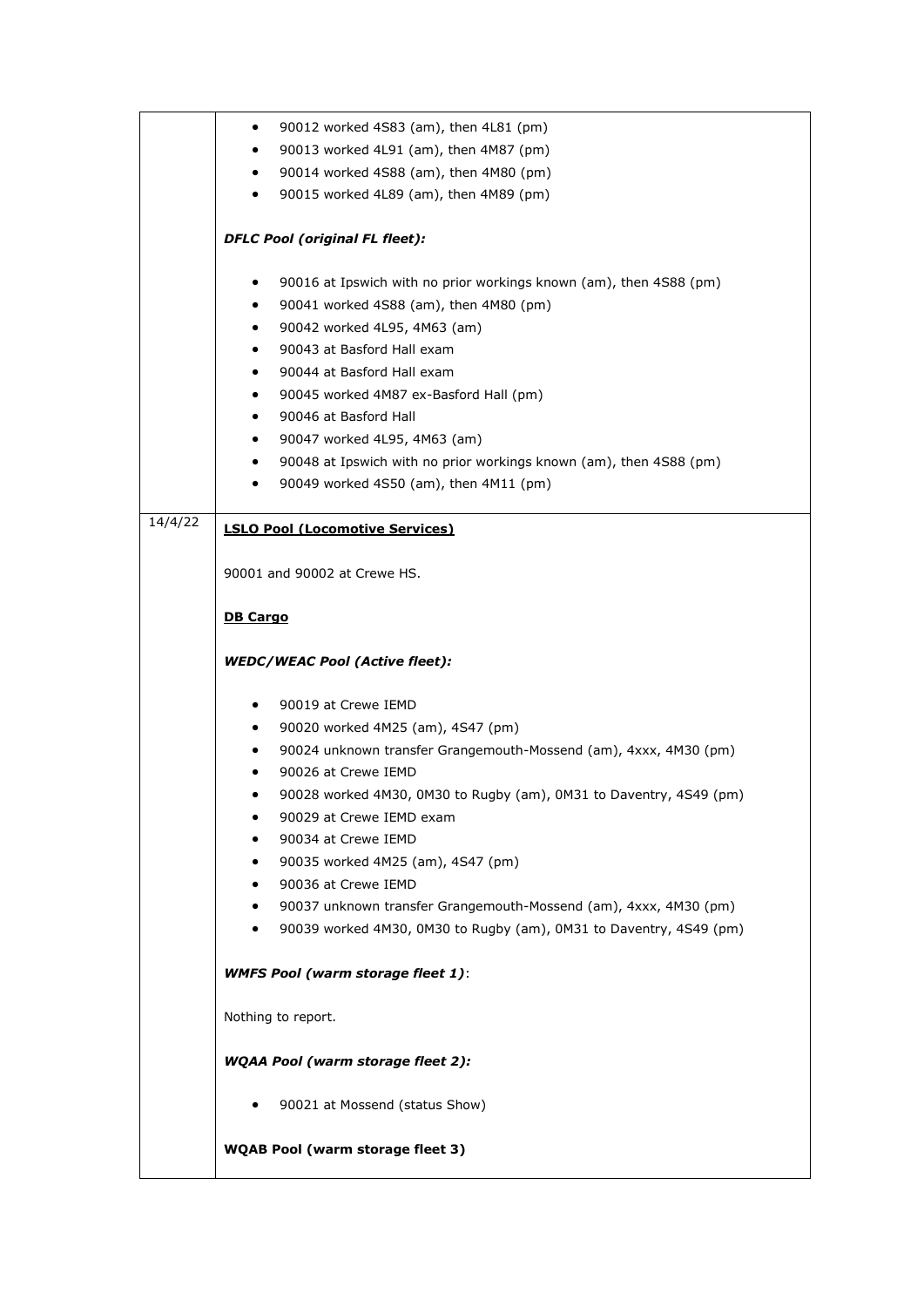|         | 90018 at Crewe IEMD (pending maintenance)<br>$\bullet$                       |
|---------|------------------------------------------------------------------------------|
|         | 90040 at Crewe IEMD (pending maintenance)                                    |
|         |                                                                              |
|         | <b>Freightliner</b>                                                          |
|         | <b>DFLC Pool (former GA fleet):</b>                                          |
|         | 90003 worked 4M45 (am), then 4L60 to Crewe only (pm)<br>٠                    |
|         | 90004 worked 4M45 (am), then 4L60 to Crewe only (pm)<br>$\bullet$            |
|         | 90005 worked 4L89 (am), then spare (pm)<br>٠                                 |
|         | 90006 worked 4L91 (am), then 4M87 (pm)<br>$\bullet$                          |
|         | 90007 at Basford Hall exam<br>$\bullet$                                      |
|         | 90008 worked 4L95, 4M63 (am)<br>٠                                            |
|         | 90009 at Basford Hall exam<br>$\bullet$                                      |
|         | 90010 worked 4S83 (am), then spare (pm)<br>٠                                 |
|         | 90011 at Basford Hall exam<br>$\bullet$                                      |
|         | 90012 worked 4S83 (am), then spare (pm)<br>$\bullet$                         |
|         | 90013 at Basford Hall<br>$\bullet$                                           |
|         | 90014 worked 4L82 (am), then spare (pm)<br>$\bullet$                         |
|         | 90015 worked 4L89 (am), then spare (pm)<br>٠                                 |
|         | <b>DFLC Pool (original FL fleet):</b>                                        |
|         | 90016 worked 4S88 (am), then spare (pm)<br>٠                                 |
|         | 90041 worked 4L82 (am), then spare (pm)<br>$\bullet$                         |
|         | 90042 worked 4S50 (am), then spare (pm)<br>٠                                 |
|         | 90043 at Crewe IEMD tyre turning<br>$\bullet$                                |
|         | 90044 at Basford Hall exam<br>$\bullet$                                      |
|         | 90045 worked 4L91 (am), then 4M87 (pm)<br>٠                                  |
|         | 90046 at Basford Hall<br>٠                                                   |
|         | 90047 worked 4S50 (am), then spare (pm)<br>٠                                 |
|         | 90048 worked 4S88 (am), then spare (pm)                                      |
|         | 90049 worked 4L95, 4M63 (am)                                                 |
| 15/4/22 | <b>LSLO Pool (Locomotive Services)</b>                                       |
|         | 90001 and 90002 at Crewe HS.                                                 |
|         | <b>DB Cargo</b>                                                              |
|         | <b>WEDC/WEAC Pool (Active fleet):</b>                                        |
|         |                                                                              |
|         | 90019 at Crewe IEMD<br>$\bullet$                                             |
|         | 90020 at Mossend spare                                                       |
|         | 90024 worked 4M30, 0M30 to Rugby (am), then exam<br>٠<br>90026 at Crewe IEMD |
|         | ٠<br>90028 worked 4D51 (am) unknown transfer to Mossend, 4M30 (pm)<br>٠      |
|         | 90029 at Crewe IEMD exam<br>٠                                                |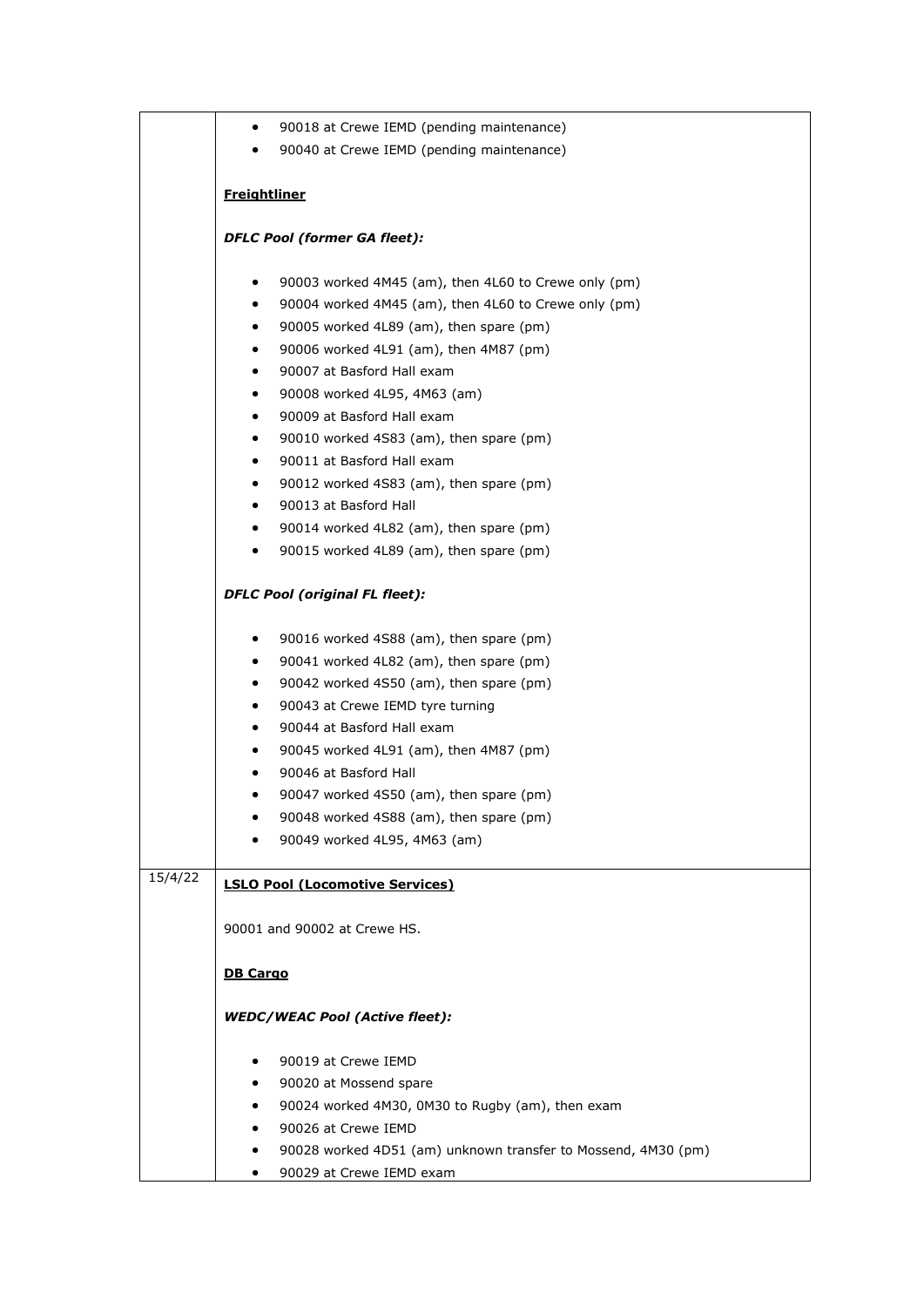| ٠                      | 90034 at Crewe IEMD                                                                       |
|------------------------|-------------------------------------------------------------------------------------------|
|                        | 90035 at Mossend spare                                                                    |
| $\bullet$              | 90036 at Crewe IEMD                                                                       |
| ٠                      | 90037 worked 4M30, 0M30 to Rugby (am), 0M31 to Daventry, for 4S47 Solo (pm)               |
| $\bullet$              | 90039 worked 4D51 (am) unknown transfer to Mossend, 4M30 (pm)                             |
|                        | Please note that 90037 was diverted via Stone, Stoke and Alsager whilst working 4S47 solo |
|                        | due to planned engineering work in the Crewe area.                                        |
|                        | <b>WMFS Pool (warm storage fleet 1):</b>                                                  |
|                        | Nothing to report.                                                                        |
|                        | <b>WQAA Pool (warm storage fleet 2):</b>                                                  |
| ٠                      | 90021 at Mossend (status Show)                                                            |
|                        | <b>WQAB Pool (warm storage fleet 3)</b>                                                   |
| $\bullet$              | 90018 at Crewe IEMD (pending maintenance)                                                 |
| $\bullet$              | 90040 at Crewe IEMD (pending maintenance)                                                 |
| <b>Freightliner</b>    |                                                                                           |
|                        | <b>DFLC Pool (former GA fleet):</b>                                                       |
| $\bullet$              | 90003 at Basford Hall                                                                     |
| $\bullet$              | 90004 at Basford Hall                                                                     |
| ٠                      | 90005 at Ipswich spare                                                                    |
| ٠                      | 90006 at Trafford Park spare                                                              |
| ٠                      | 90007 at Crewe IEMD tyre turning                                                          |
|                        | 90008 at Basford Hall                                                                     |
|                        | 90009 at Basford Hall exam                                                                |
| $\bullet$              | 90010 at Mossend                                                                          |
|                        | 90011 at Crewe IEMD tyre turning                                                          |
| $\bullet$              | 90012 at Mossend                                                                          |
| $\bullet$              | 90013 at Basford Hall exam<br>90014 at Ipswich                                            |
| $\bullet$<br>$\bullet$ | 90015 at Ipswich                                                                          |
|                        |                                                                                           |
|                        |                                                                                           |
|                        | <b>DFLC Pool (original FL fleet):</b>                                                     |
| ٠                      | 90016 at Mossend                                                                          |
| $\bullet$              | 90041 at Ipswich                                                                          |
| $\bullet$              | 90042 at Mossend                                                                          |
| $\bullet$              | 90043 at Trafford Park spare                                                              |
| $\bullet$              | 90044 at Basford Hall exam                                                                |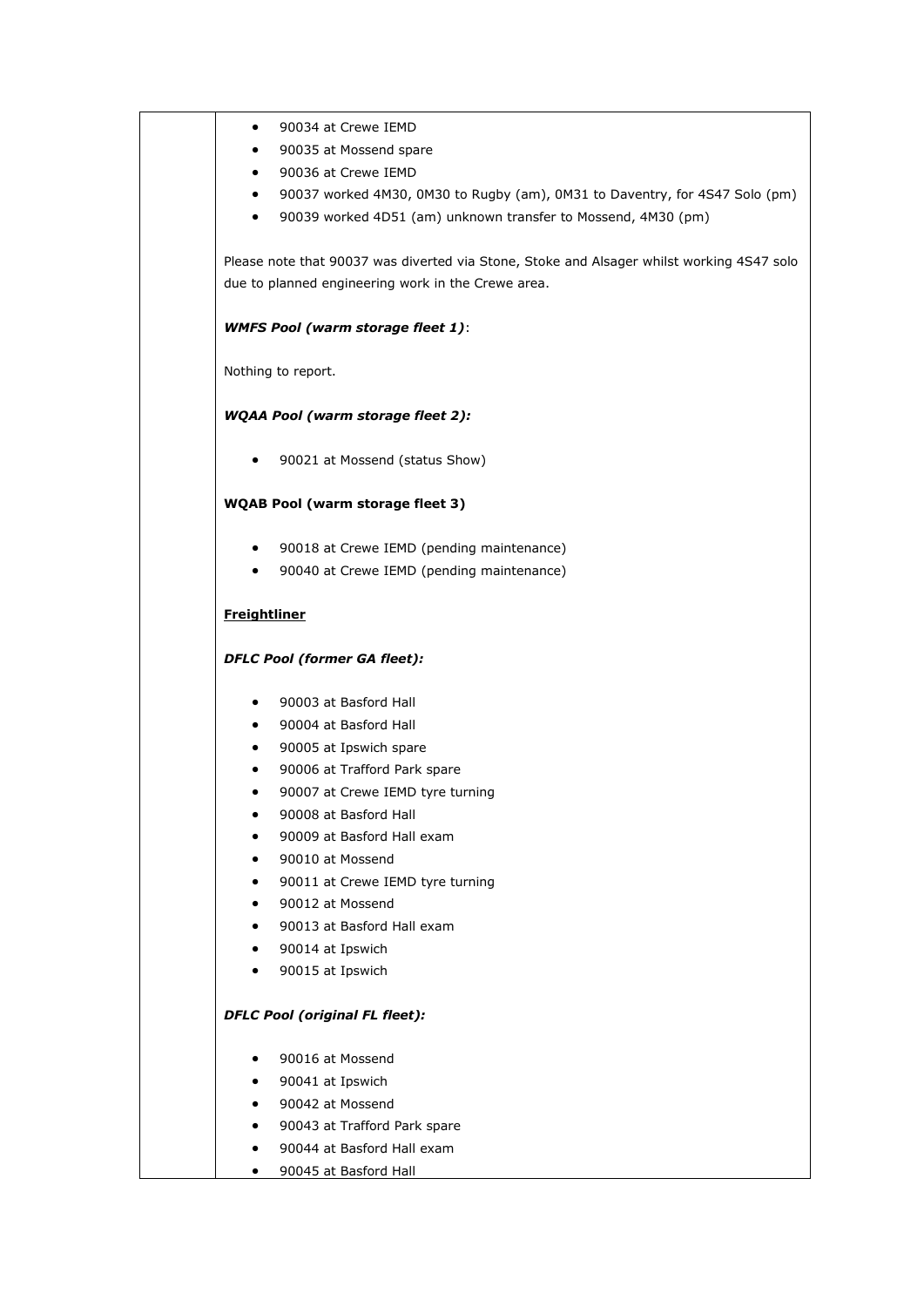|         | 90046 at Basford Hall<br>$\bullet$                                                        |
|---------|-------------------------------------------------------------------------------------------|
|         | 90047 at Mossend                                                                          |
|         | 90048 at Mossend<br>$\bullet$                                                             |
|         | 90049 at Basford Hall<br>$\bullet$                                                        |
| 16/4/22 |                                                                                           |
|         | <b>LSLO Pool (Locomotive Services)</b>                                                    |
|         |                                                                                           |
|         | 90001 and 90002 at Crewe HS.                                                              |
|         |                                                                                           |
|         | <b>DB Cargo</b>                                                                           |
|         | <b>WEDC/WEAC Pool (Active fleet):</b>                                                     |
|         |                                                                                           |
|         | 90019 at Crewe IEMD<br>$\bullet$                                                          |
|         | 90020 at Mossend spare<br>$\bullet$                                                       |
|         | 90024 at Rugby spare<br>$\bullet$<br>90026 at Crewe IEMD<br>$\bullet$                     |
|         | 90028 worked 4M30 from previous night, 0M30 to Rugby (am), spare Rugby (pm)<br>$\bullet$  |
|         | 90029 at Crewe IEMD exam<br>$\bullet$                                                     |
|         | 90034 at Crewe IEMD<br>$\bullet$                                                          |
|         | 90035 at Mossend spare<br>$\bullet$                                                       |
|         | 90036 at Crewe IEMD<br>$\bullet$                                                          |
|         | 90037 at Mossend spare<br>$\bullet$                                                       |
|         | 90039 worked 4M30 from previous night, t0M30 to Rugby (am), spare Rugby (pm)<br>$\bullet$ |
|         |                                                                                           |
|         | Please note that 90028 and 90039 were diverted via Alsager, Stoke and Stone in the early  |
|         | hours of morning whilst working 4M30 to Daventry due to planned engineering south of      |
|         | Crewe station.                                                                            |
|         |                                                                                           |
|         | <b>WMFS Pool (warm storage fleet 1):</b>                                                  |
|         | Nothing to report.                                                                        |
|         |                                                                                           |
|         | <b>WQAA Pool (warm storage fleet 2):</b>                                                  |
|         | 90021 at Mossend (status Show)                                                            |
|         |                                                                                           |
|         | <b>WQAB Pool (warm storage fleet 3)</b>                                                   |
|         | 90018 at Crewe IEMD (pending maintenance)<br>$\bullet$                                    |
|         | 90040 at Crewe IEMD (pending maintenance)                                                 |
|         |                                                                                           |
|         | <b>Freightliner</b>                                                                       |
|         |                                                                                           |
|         | Due to p                                                                                  |
|         |                                                                                           |
|         | <b>DFLC Pool (former GA fleet):</b>                                                       |